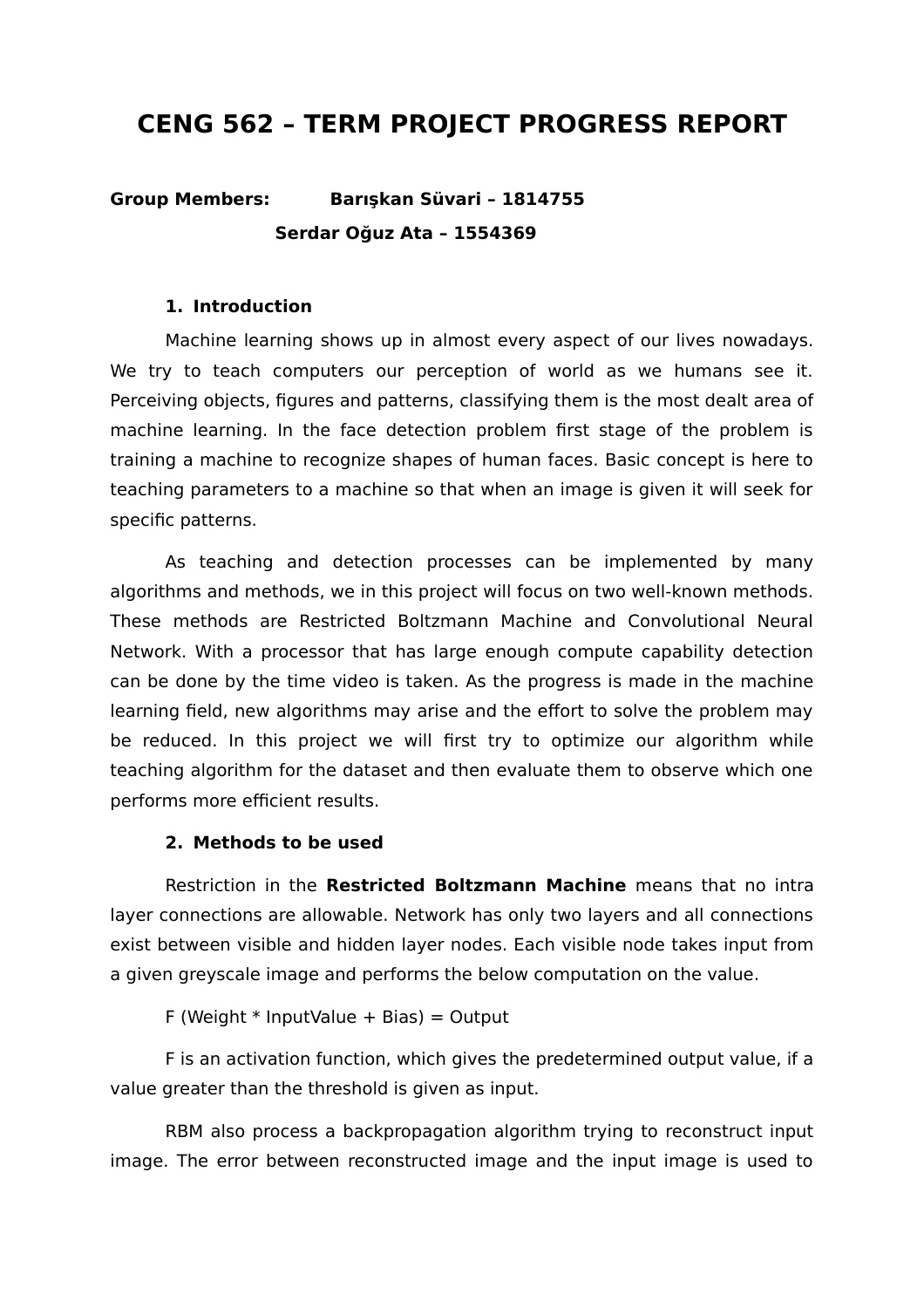recompute weight and bias values. Each time these two processes are done RBM tries to learn parameters for a better reconstruction. Processes done on layers of RBM can be seen on Figures 1.



https://deeplearning4j.org/restrictedboltzmannmachine

**Figure 1:** Construction of the output and backpropagation phases of RBM

Convolutional neural networks are very similar to the Feed- Forward Neural Networks in terms of architecture. Just like known neural networks CNNs are also composed of neurons with weight and bias like parameters. An input comes to the neuron weighted and biased with neurons parameters and then a non-linear function creates an output from it. Because of down sampling property of CNNs they are preferable compared to ordinary Neural Networks.

CNN architecture can be examined in 3 main layers, Convolution Layer, Max Pooling Layer (Sub-Sampling Layer) and Fully Connected Layer.

**Convolution layer** performs dot product with a sliding window on a given image. Each color channel is processed with different windows. Then all three results are summed with bias and written to an activation map matrix. Stacked sliding windows are also called as filter or kernel. Increasing the number of filters allows examining more features.

At the end of convolution layer a **ReLU(Rectified Linear Units) layer** might be added to perform an activation function thresholding at zero on the obtained activation maps. This operation can be represented by the following formula:

 $f(x)=max(0,x)$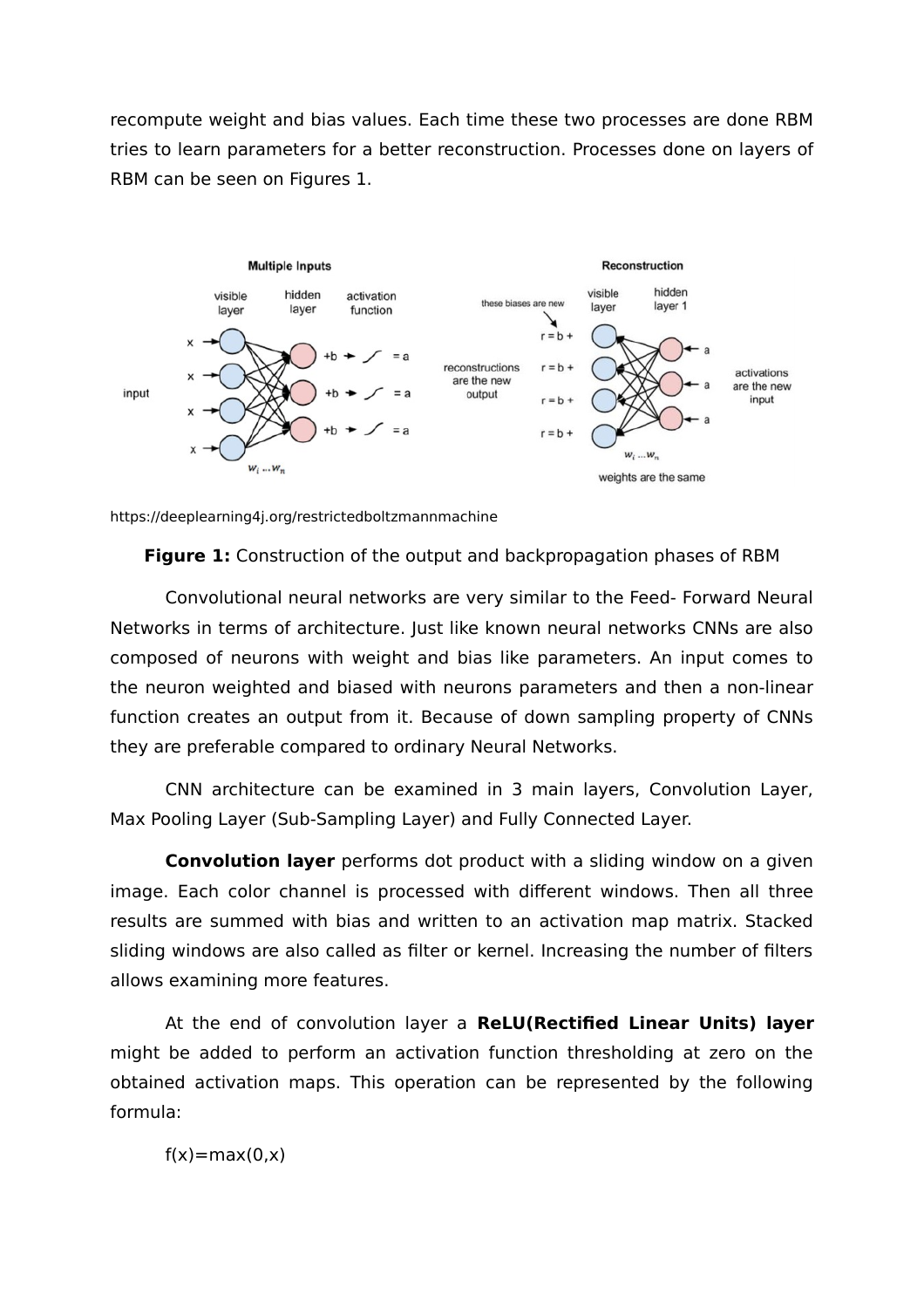In **Max Pooling Layer** layer a down sampling operation will be done on the matrix obtained from convolution layer. Main purpose in performing down sampling is to decrease number of parameters and computation hardness. First a filter size and stride is selected for down sampling operation. Then, just like in the convolution layer, filter window moves on the matrix and takes the largest value in the window. According to the selected filter size and stride a new matrix is created and obtained max numbers are placed in according with the positions in the previous matrix.

After computations of convolution and pooling layers, obtained results are classified one label per node in the **fully connected layer**. Since the neurons in this layer have full connections to previous nodes, activations are calculated by multiplication of weights and sum of biases. In this way, from an original image, class scores can be computed.



https://adeshpande3.github.io/adeshpande3.github.io/A-Beginner%27s-Guide-To-Understanding-Convolutional-Neural-Networks/



## **3. Overall Design**

Overall project is based on the comparison of the two well-known machine learning methods. As seen on the block diagram below, our path to follow on this project begins with training both algorithms with selected datasets. We will try to optimize parameters for both algorithms to obtain better results. Then, we will compare their performances with respect to the performance metrics given below.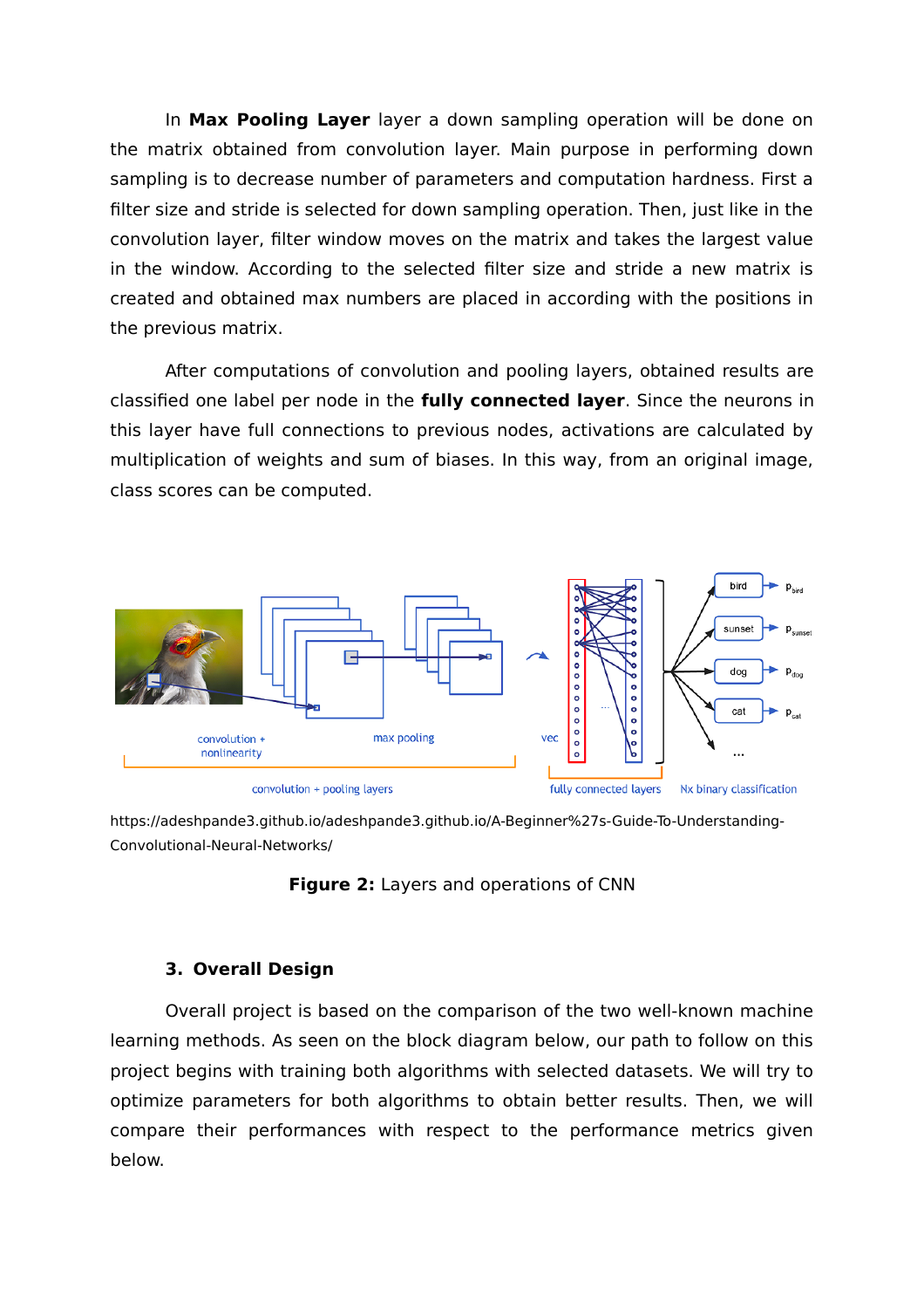

**Figure 3:** Overall block diagram of the project

## **4. Dataset Characteristics**

For train and test processes two datasets are used. These are CMU face images dataset and

Caltech 256-Object Categories dataset. To avoid overloading on our computers we choose to use

images with 60x64 pixel sizes and in greyscale. We choose 144 images from both face dataset and

non-face dataset. Train and test operations will be done with these 288 images by choosing random

batches. Two sample images from both datasets can be seen below.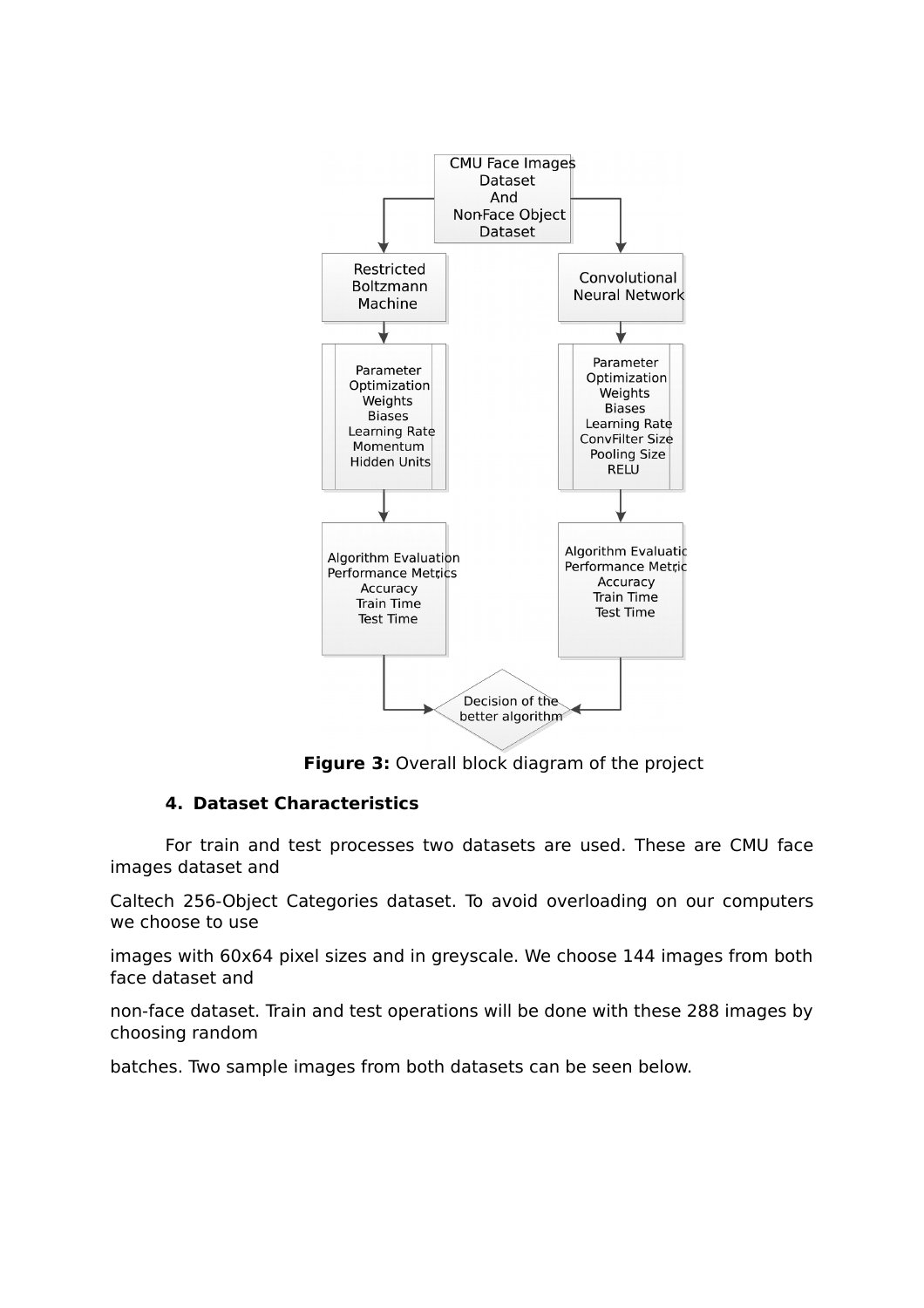

**Figure 4:** Sample images from CMU face images dataset and Caltech 256-Object Categories dataset

# **5. Implementation**

For the implementation of CNN algorithm, nnet toolbox of Matlab 2017a version is used. This toolbox provides the necessary structure to establish a CNN required for the project.

For this task, by using the given utilities, a Convolutional Neural Network with 2 convolutional layers is constructed. The network created will be trained to classify the images. The parameters of the CNN will be optimized to minimize the resulting error. The number of layers may also be increased if the error values are not low after training. Increasing the number of layers improves the performance and decreases the error but the complexity and the computation cost increases.

The codes for the mnist dataset and the results of the training are added with the files CNN train mnist.m and results mnist.mat respectivey. The code for training the CNN for the images is given as CNN\_train.m. The training for CNN train.m code is not yet finalized. Its parameters should be optimized for best results.

Implementation of the RBM network is also done through a Matlab toolbox called 'nnbox'. Within this toolbox layered structure of the RBM with essential parameters is implemented.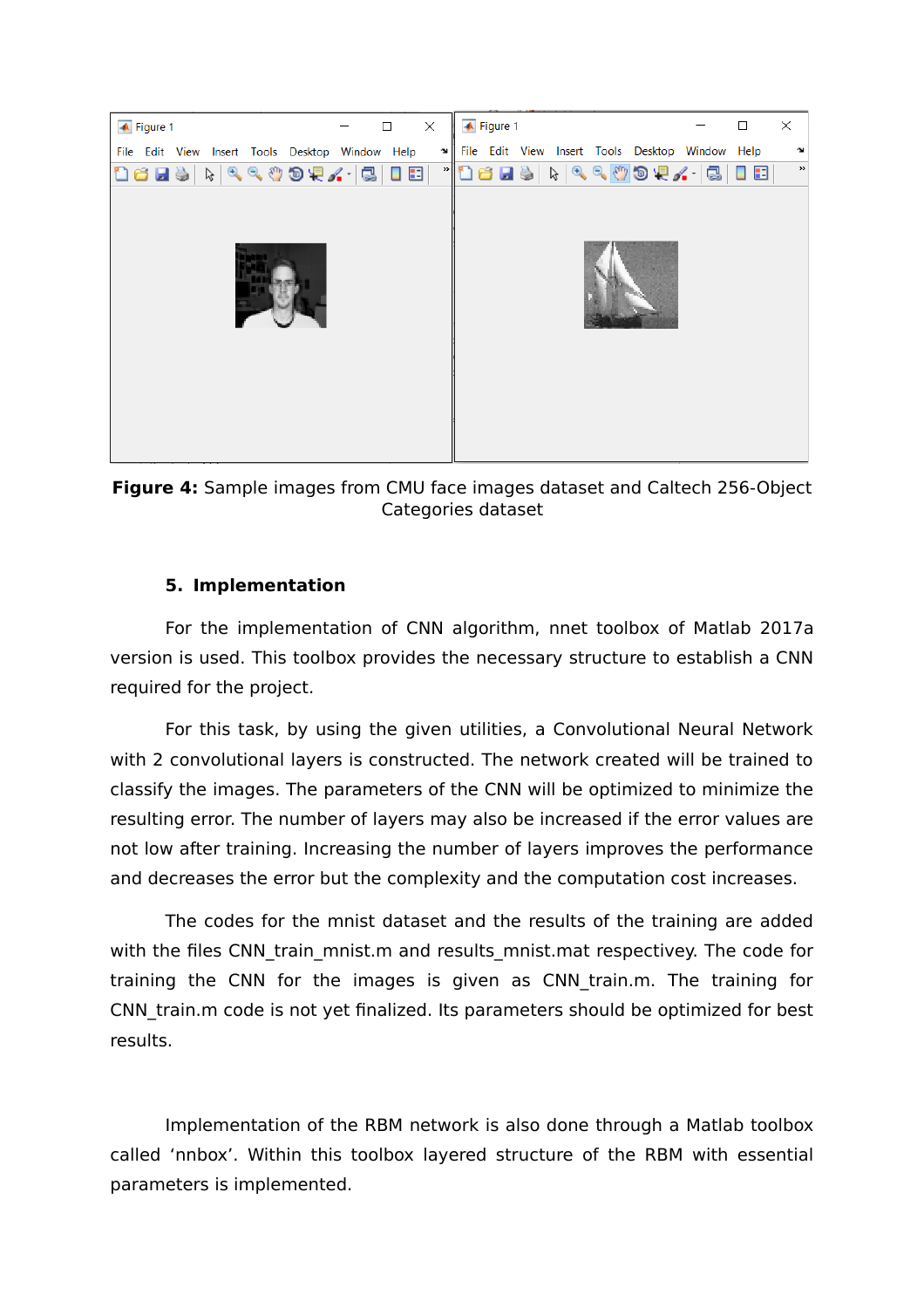In RBM algorithm first the input images taken from datasets are read and put into matrix forms with ReadImgs.m file. Since the traning is done in a supervised manner, targetvalue matrix is also created. Then, first layer is created in accordance with the input image sizes. Number of the input neurons in the first layer is taken same as the total pixel sizes in the images. Hidden units in the first and second layer can be changed to optimize performance. Then, the second layer of the network is added to the network again with random parameter values. To classify images in test phase as face and non-face on the output, a simple perceptron with two output neurons is used. After creating overall network structure, different parameter values will be tried for optimizing performance of algorithm.

#### **6. Evaluation of the Results**

Training of CNN for images takes a long time. For now, the network is trained using mnist dataset to recognize hand written digits. The code for this task is added to the website. For this dataset, the accuracy of correctly classifying the digits is 0.9812.

After training for the mnist dataset, CNN for images is constructed, but it is not yet trained and the parameters are not yet optimized for this project. CNN is a very efficient method for classification purposes, but training and optimizing the parameters of CNN for images takes a long time.

As in the CNN, Mnist dataset has also been trained on RBM algorithm. Before going further on the algorithm, we thought a well-known dataset like mnist should be trained to observe faults. Training and testing classification errors on the mnist dataset are obtained 0.0298 and 0.0343 respectively. Error rate change in the training phase and classification error results can be found in the 'RBM Mnist Results' file. After some work on the RBM algorithm we will be able to train and test our selected datasets on the network.

### 7. **Conclusion**

In our point of view, we have made a huge progress in our project. Methods to be implemented studied in detail. The layer wise structure of networks and main blocks of the algorithms are constituted. On the other hand, exercising on